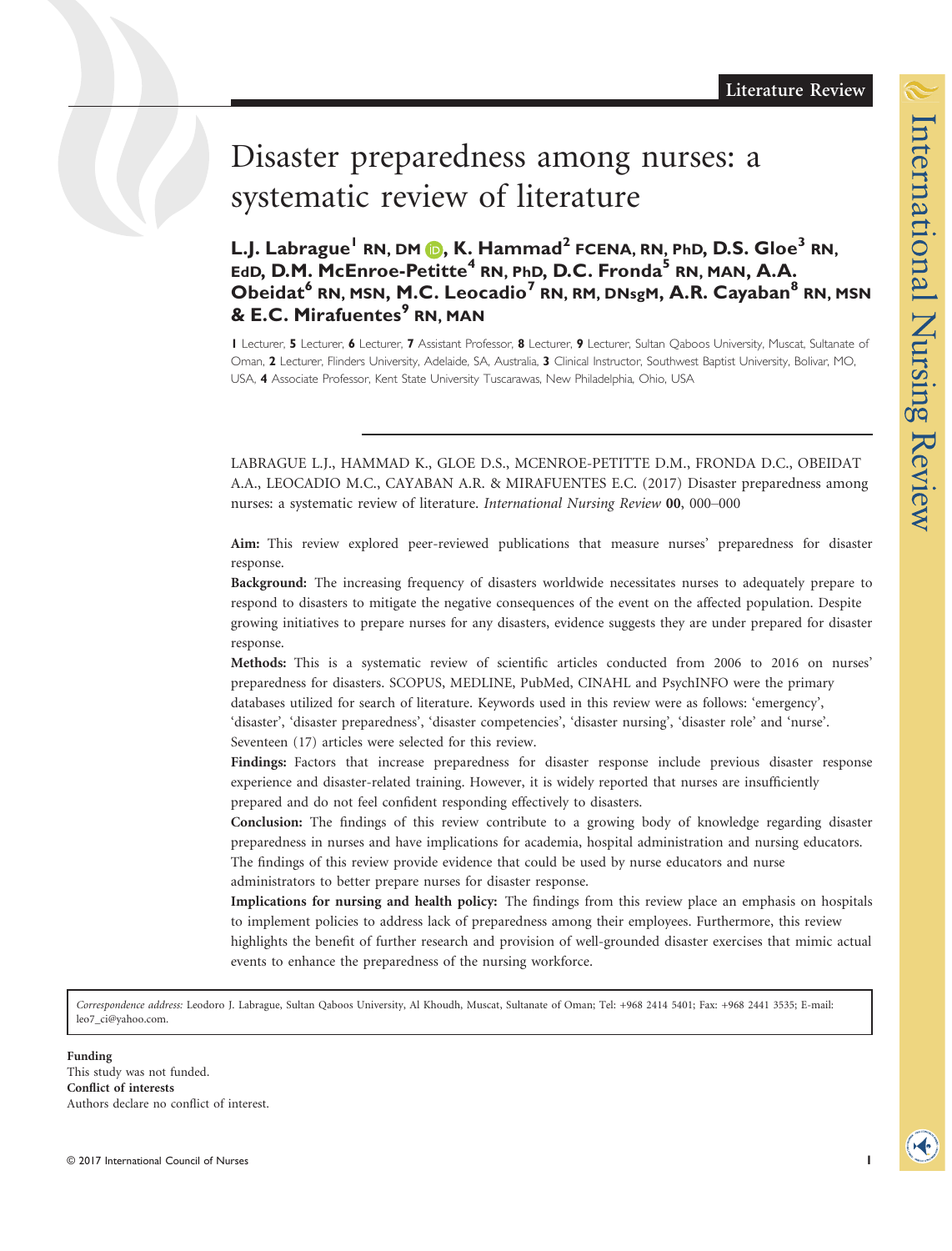Keywords: Disaster, Disaster Competencies, Disaster Nursing, Disaster Preparedness, Disaster Role, Emergency, Nurse

## **Background**

It has been widely reported that nurses worldwide play a significant role in the response to disasters and have done so since the earliest days of the profession (Turale 2014; Veenema 2013). All communities across the world could potentially be threatened by a disaster. In 2015 alone, 99 countries were hit by natural disasters resulting in the displacement of millions of people, more than 22 000 deaths and 70.3 billion USD (United States Dollar) worth of damage (Guha-Sapir et al. 2015). Furthermore, these figures represent an upward trend in disasters (Guha-Sapir et al. 2015). Given the frequency with which disasters occur and the effect they have, nurses' preparedness to respond to these events is of critical importance in reducing the negative consequences to the health of the affected population.

A formal definition of a disaster has not been agreed upon by all groups at this point in time (Mayner & Arbon 2015; WHO & ICN 2009), but the World Health Organization (WHO) draws on definitions from the International Strategy for Disaster Risk Reduction (ISDR) and the Centre for Research on the Epidemiology of Disaster (CRED). The definition relates to an incident or incidents which may involve a significant number of individuals or groups of individuals, including a community or even a country where there is a development of an event or events that may affect the health, economy or environment negatively. The overall effects of the disaster may involve the need for local or even national or international assistance to provide interventions for those affected (CRED, 2009).

Common to these definitions is a disaster's impact on humanity and the ability to overwhelm existing resources. The effect that disasters have on the health status of a community implicates the nursing profession, who as the largest healthcare workforce group are likely to be involved in caring of people affected by disasters (Perron et al. 2010; WHO, 2009).

The critical role of nurses during disasters is emphasized in health policy aimed at adequately preparing nurses for disaster response locally and internationally. Most notably, a framework of Disaster Nursing Competencies published by the International Council of Nurses (ICN) in 2009 outlines 10 competency domains for nurses responding to disasters (ICN 2009). In their review of literature related to disaster competencies for healthcare providers, including nurses, Daily et al. (2010) found that hundreds of competencies have been developed but that terminology and structure are inconsistent and imprecise. Furthermore, universal acceptance is lacking and none of the competencies have been validated (Daily et al. 2010).

There has been an increasing focus on disaster preparedness of nurses in the literature in recent years (Chapman & Arbon 2008; Fox & Timm 2008; Labrague et al. 2016; Mayumi et al. 2009). In fact, it has been reported that disaster preparedness has been integrated into nursing curriculum with a focus on principles and management of patients in an event of a disaster (Labrague et al. 2016; Mayumi et al. 2009). Local and international initiatives are in place to adequately prepare nurses and other healthcare workers to respond effectively to disasters through extensive disaster training, disaster drills and exercises, and the provision of disaster management courses with the expectation that nurses should be able to deliver adequate nursing care to the communities affected by disasters (Corrigan & Samrasinghe 2012; Ibrahim 2014; Perron et al. 2010; World Health Organization (WHO) 2009). In spite of these initiatives, available evidence has shown that nurses remain inadequately prepared to respond to disasters and are uncertain of their roles during these events (Duong 2009; Melnikov et al. 2014; Usher et al. 2015). A comprehensive review of the current state of disaster preparedness among nurses is essential to enhance preparedness for disaster events.

# Methods

#### Aim

This systematic review explored peer-reviewed publications that measure nurses' preparedness for disaster response.

#### Search strategy

A search of electronic databases was conducted to identify relevant studies. The primary databases utilized for search of literature were SCOPUS, MEDLINE, PubMed, CINAHL and PsychINFO. Keywords included the following: 'emergency', 'disaster', 'disaster preparedness', 'disaster competencies', 'disaster nursing', 'disaster role' and 'nurse'.

# Inclusion and exclusion criteria

Articles were considered for review if the objective of the research was to measure disaster preparedness in nurses. Furthermore, articles were included for review if they met the following criteria: (1) peer-reviewed, (2) published in English language and (3) published between 2006 and 2016. Articles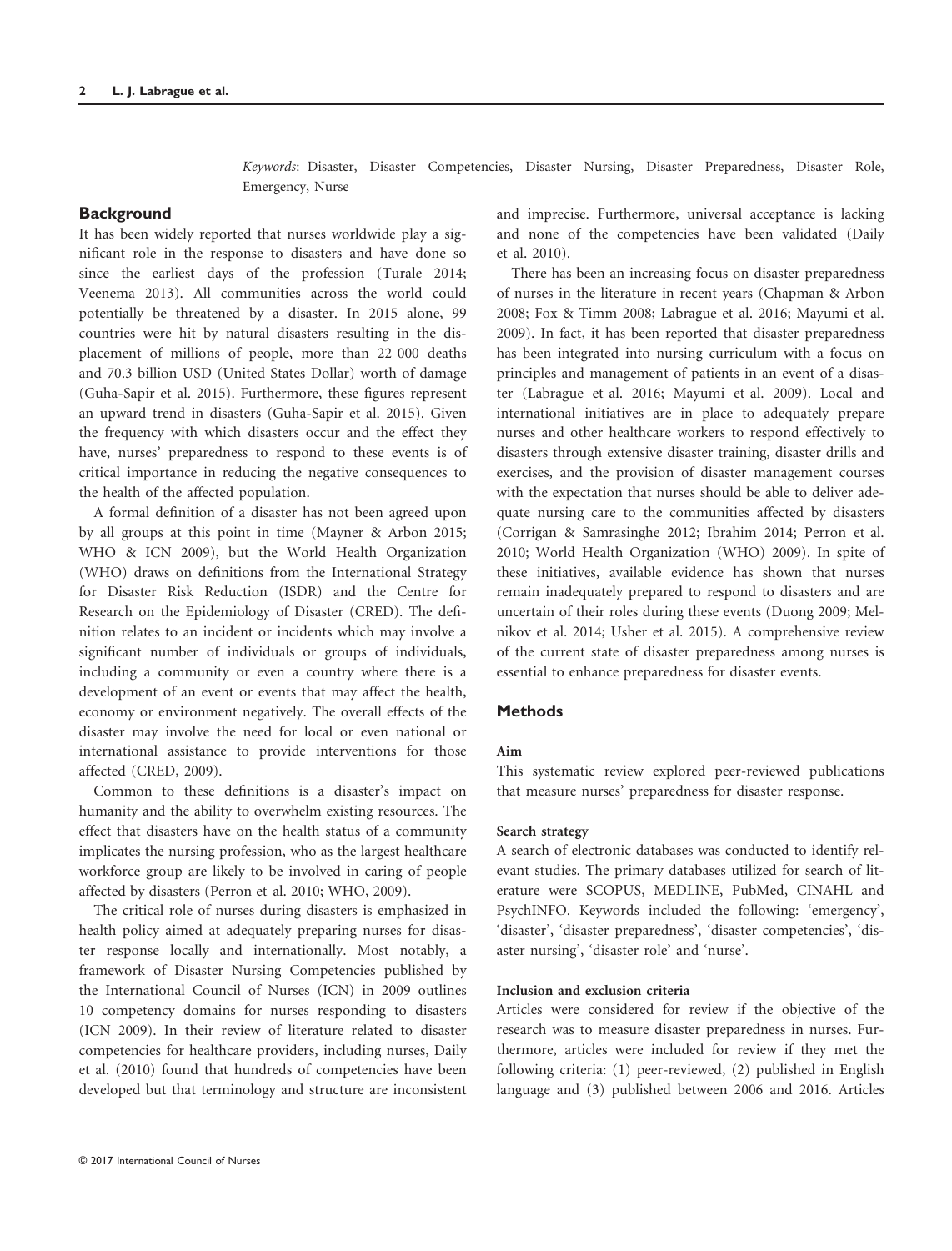that did not attempt to measure preparedness of nurses were excluded from review. Articles that included nurses as part of a sample with other professionals were also excluded from review, as were articles that measured preparedness for experiences other than disaster response.

#### Search outcomes

The initial search resulted in 332 papers. This number diminished to 60 after a review of titles and abstracts found that 272 articles had no relevance to the objectives of the review. A full text reading of the remaining articles resulted in seventeen (17) studies that were considered appropriate for review. The process followed to identify relevant articles for the review is demonstrated in Fig. 1.

#### Quality appraisal and data synthesis

Quality of the articles was examined using the appraisal checklist for quantitative studies by Kmet et al. (2004). The checklist is one of the most often used tools to appraise the methodological quality of quantitative papers. The checklist contains ten (10) components in which a score of 0–2 is assigned. In this review, the quality score ranged from 80% to 100% out of a possible score of 100%.

Due to variety of scales used, diversity of samples and variances in the data collection method, meta-analysis of data was not possible. Hence, analyses of data extracted were conducted following a thematic analysis technique (Center for Reviews and Dissemination, 2008). Data extraction was performed by the researchers. Data extracted from studies included the following: authors/year, country, samples/sampling technique, research design, research aim, instrumentation and findings.

# **Results**

Findings of this review are reported based on: (1) methodology, (2) reported level of disaster preparedness in nurses, (3) previous disaster response experience, (4) the role of disaster training or courses, (5) awareness and execution of workplace disaster plans and (6) strategies to enhance disaster preparedness. A summary of articles for review can be found in Table 1.

#### Methodology

The majority of studies ( $n=5$ ) were conducted in the United States (US; Baack & Alfred 2013; Goodhue et al. 2012; Hodge et al. 2015; Jacobson et al. 2010; Whetzel et al. 2013). The



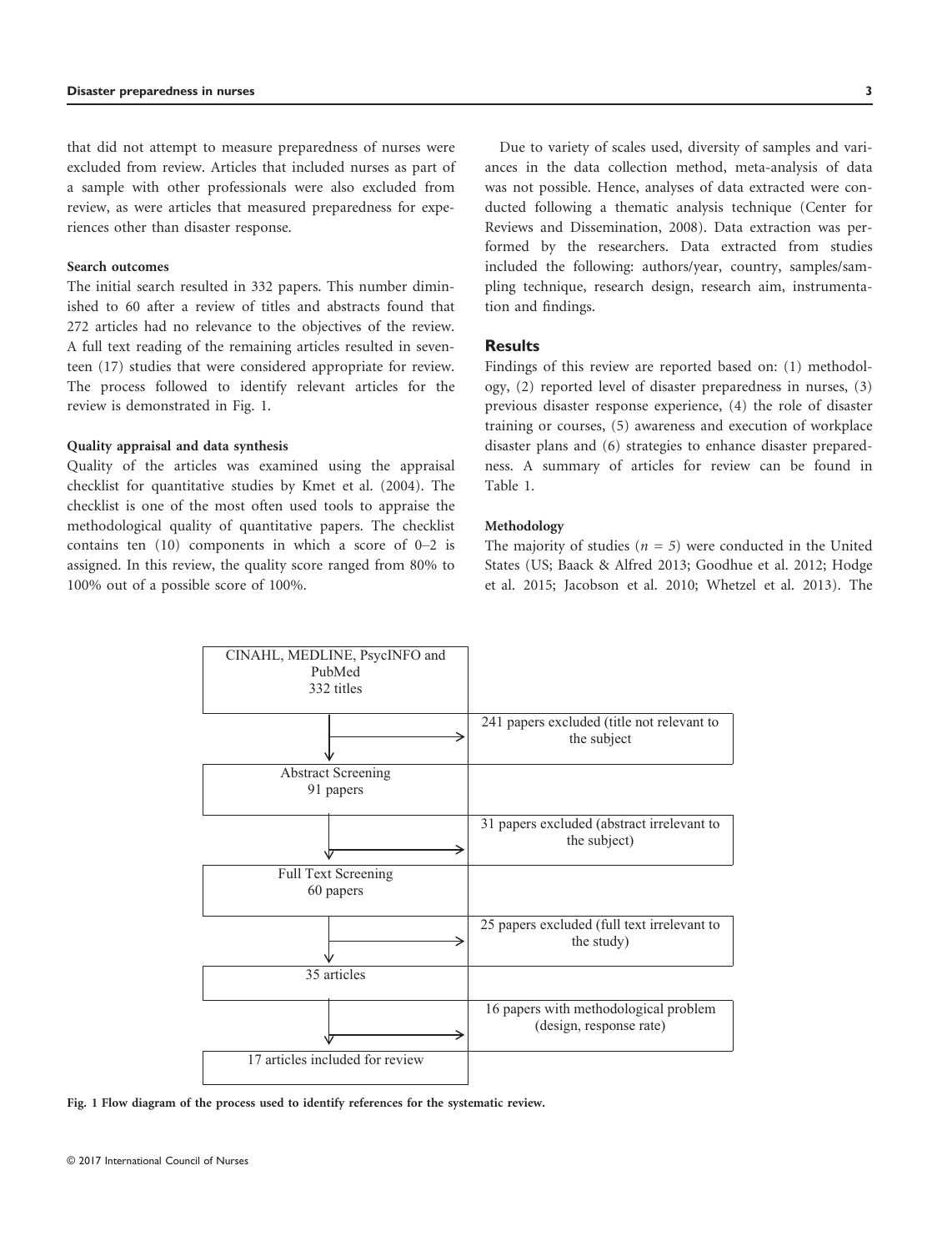| Author                       | Settings  | Samples       | Sampling<br><b>Method</b>                              | Research Purpose                                                                                                   | Research<br>Design           | Instrument                                                                                                                                                                                                                                                                               | Major Findings                                                                                                                                                                                                                                                                     |
|------------------------------|-----------|---------------|--------------------------------------------------------|--------------------------------------------------------------------------------------------------------------------|------------------------------|------------------------------------------------------------------------------------------------------------------------------------------------------------------------------------------------------------------------------------------------------------------------------------------|------------------------------------------------------------------------------------------------------------------------------------------------------------------------------------------------------------------------------------------------------------------------------------|
| (2013)<br>Alfred<br>Baack &  | USA       | nurses<br>620 | Sampling size<br>determined<br>Convenience<br>sampling | To describe current<br>manage disasters<br>status of nurses<br>preparedness to                                     | correlational<br>Descriptive | (NAR) (Baack & Alfred (2013)<br>(EPIQ) (Garbutt et al., 2008)<br>Job Satisfaction Questionnaire<br>Information Questionnaire<br>Nurses Assessment Readiness<br>Emergency Preparedness<br>Cronbach's alpha 0.85<br>Cronbach's alpha 0.97<br>Cronbach's alpha 0.90<br>(Wieck et al., 2009) | · Perceived competence<br>Nurses were not fully<br>prepared to respond<br>considered low.<br>with regards to<br>effectively with<br>disasters was<br>disasters                                                                                                                     |
| (2009)<br>Duong              | Australia | nurses<br>152 | Convenience<br>Sampling                                | To explore emergency<br>nurses' perceptions<br>disaster knowledge<br>and experience<br>of their                    | Descriptive<br>Study         | Research-made questionnaire.<br>Questions were based<br>on literature review                                                                                                                                                                                                             | $(19\%)$ of nurses felt<br>own level of disaster<br>confident with their<br>low level of disaster<br>Less than a quarter<br>of nurses perceived<br>themselves to have<br>• Nearly half $(45\%)$<br>preparedness.<br>preparedness<br>$\bullet$                                      |
| (2015)<br>et al.<br>Hodge    | USA       | nurses<br>307 | Convenience<br>Sampling                                | at a rural hospital<br>in southeast Ohio<br>To evaluate nurses'<br>self-perception<br>of emergency<br>preparedness | Descriptive<br>Study         | (EPIQ) (Garbutt et al., 2008)<br>Information Questionnaire<br>(Baack & Alfred (2013)<br>Emergency Preparedness<br>Cronbach's alpha 0.972<br>Cronbach's alpha 0.92<br>Readiness (NAR)<br>Nurses Assessment                                                                                | experience increased<br>Nearly half (44.6%)<br>rated themselves as<br>had higher level of<br>of the respondents<br>disasters in nurses.<br>preparedness than<br>Emergency nurses<br>less prepared for<br>preparedness for<br>Nurses' age and<br>disasters.<br>$\ddot{\phantom{0}}$ |
| Jacobson<br>(2010)<br>et al. | USA       | 941           | Convenience<br>Sampling                                | needs of nurses in rural<br>readiness and training<br>To assess self-emergency<br>Texas                            | Descriptive<br>Study         | Research-made questionnaire.<br>Questions were based<br>on literature review                                                                                                                                                                                                             | nurses in other units.<br>$(58\%), n = 546$ ) of<br>confident in their<br>ability to care for<br>disaster patients<br>nurses were not<br>• More than half                                                                                                                          |

© 2017 International Council of Nurses

Table 1 Quantitative studies on disaster preparedness in nurses

Table 1 Quantitative studies on disaster preparedness in nurses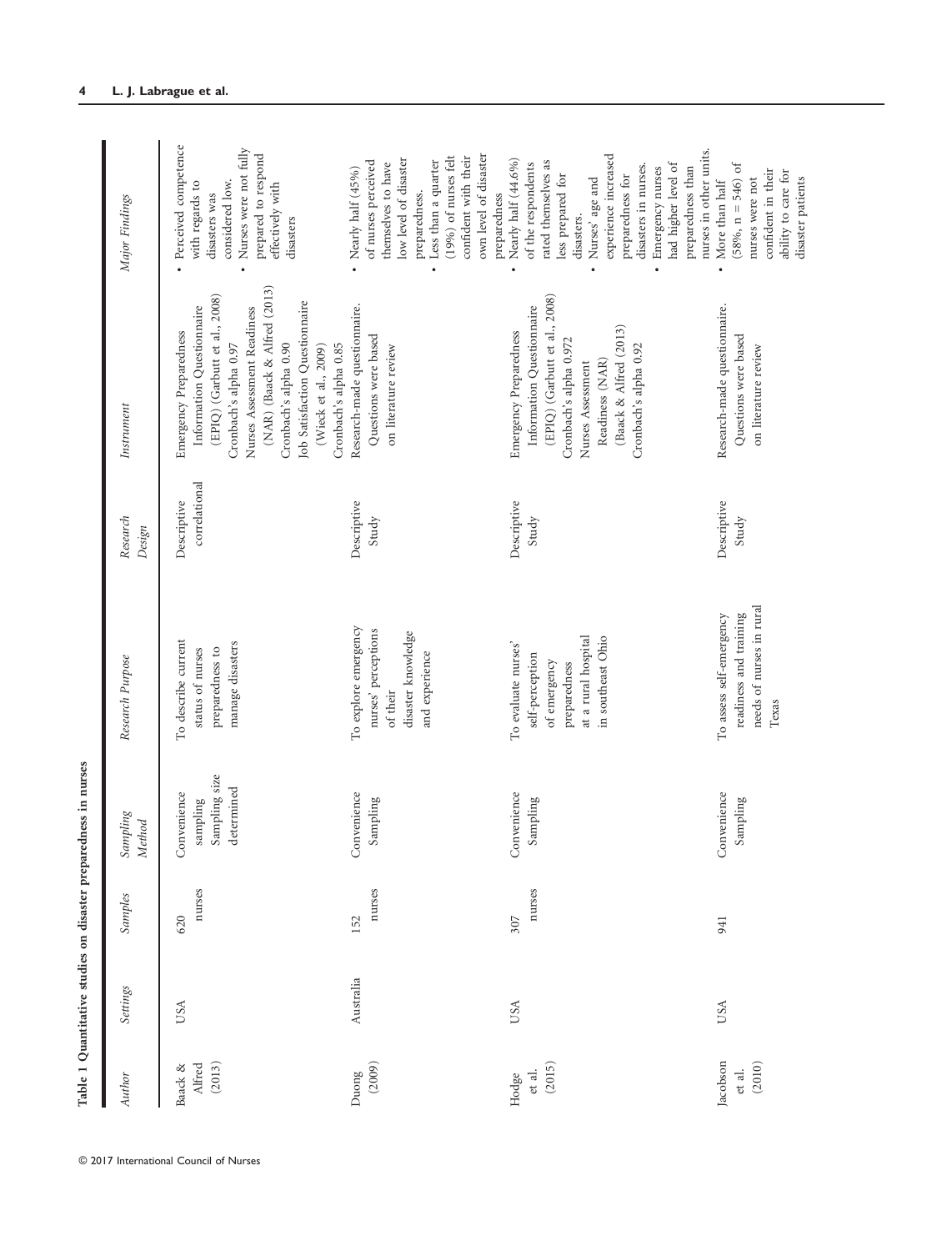| (2016)<br>et al.<br>Nilsson              | Sweden                                                                             | student<br>nurses<br>nurse<br>569<br>227 | Sampling size<br>determined<br>Convenience<br>Sampling     | competence in nursing<br>professional experience<br>compare self-reported<br>registered nurses with<br>disaster nursing<br>To describe and<br>students and | Descriptive<br>Study      | Scale (Nilsson et al. 2016)<br>Competence (NPC)<br>Cronbach's alpha 0.70<br>Nurse Professional                            | emergency units had<br>to manage violence,<br>moderate readiness<br>serious events, and<br>Nurses working in<br>Nurses reported<br>higher disaster<br>disasters.<br>$\bullet$                                                                                                                                               |
|------------------------------------------|------------------------------------------------------------------------------------|------------------------------------------|------------------------------------------------------------|------------------------------------------------------------------------------------------------------------------------------------------------------------|---------------------------|---------------------------------------------------------------------------------------------------------------------------|-----------------------------------------------------------------------------------------------------------------------------------------------------------------------------------------------------------------------------------------------------------------------------------------------------------------------------|
| (2014)<br>Ibrahim                        | Arabia<br>Saudi                                                                    | nurses<br>252                            | Convenience<br>Sampling                                    | disaster and emergency<br>knowledge, attitudes,<br>familiarity regarding<br>To examine nurses'<br>practices and<br>preparedness                            | Cross-sectional<br>design | (EPIQ) (Garbutt et al., 2008)<br>Information Questionnaire<br>Emergency Preparedness<br>Cronbach's alpha<br>not mentioned | nurses in other units<br>$\sigma$<br>below the accepted<br>EPIQ mean score<br>competence than<br>Nurses obtained<br>level<br>$\bullet$                                                                                                                                                                                      |
| (2015)<br>et al.<br>Usher                | China, Laos,<br>Cambodia,<br>Bangladesh,<br>Solomon<br>Bhutan,<br>Nepal,<br>Island | nurses<br>757                            | not determined<br>Sampling size<br>Convenience<br>sampling | skills and preparedness<br>To assess Asia-Pacific<br>about their level of<br>disaster knowledge,<br>nurses' perceptions                                    | Cross-sectional<br>design | Preparedness Evaluation<br>Tool (Tichy et al. 2009)<br>Cronbach's alpha 0.90<br>Modified Disaster                         | below acceptable score<br>disaster preparedness.<br>and skills were rated<br>Nurses reported low<br>to moderate level of<br>Disaster knowledge<br>$\bullet$                                                                                                                                                                 |
| Fung et al.<br>(2008)                    | Hong Kong                                                                          | nurses<br>164                            | not determined<br>Sampling size<br>Convenience<br>sampling | disaster preparedness<br>To explore Hong<br>Kong nurses'                                                                                                   | Questionnaire<br>survey   | Content validity was 0.94<br>Questions were based<br>on literature review<br>questionnaire.<br>Research-made              | to respond to disaster<br>adequately prepared<br>Majority of nurses<br>$(97.5\%)$ were not<br>situations                                                                                                                                                                                                                    |
| O' O'Sullivan Canada<br>(2008)<br>et al. |                                                                                    | nurses<br>1543                           | not determined<br>Sampling size<br>Convenience<br>sampling | for disasters and access to<br>support mechanisms<br>To assess perceptions<br>of preparedness                                                              | Web-based<br>survey       | Health Survey (CCHS)<br>Canadian Community                                                                                | to outbreak of disease<br>noted in responding<br>prepared to respond<br>and natural hazards.<br>events (radiological,<br>to different disaster<br>Nurses reported to<br>preparedness were<br>Higher ratings of<br>preparedness was<br>noted for CBRN<br>be inadequately<br>Low rating of<br>events.<br>$\ddot{\phantom{0}}$ |
|                                          |                                                                                    |                                          |                                                            |                                                                                                                                                            |                           |                                                                                                                           | nuclear attacks and<br>accidents)                                                                                                                                                                                                                                                                                           |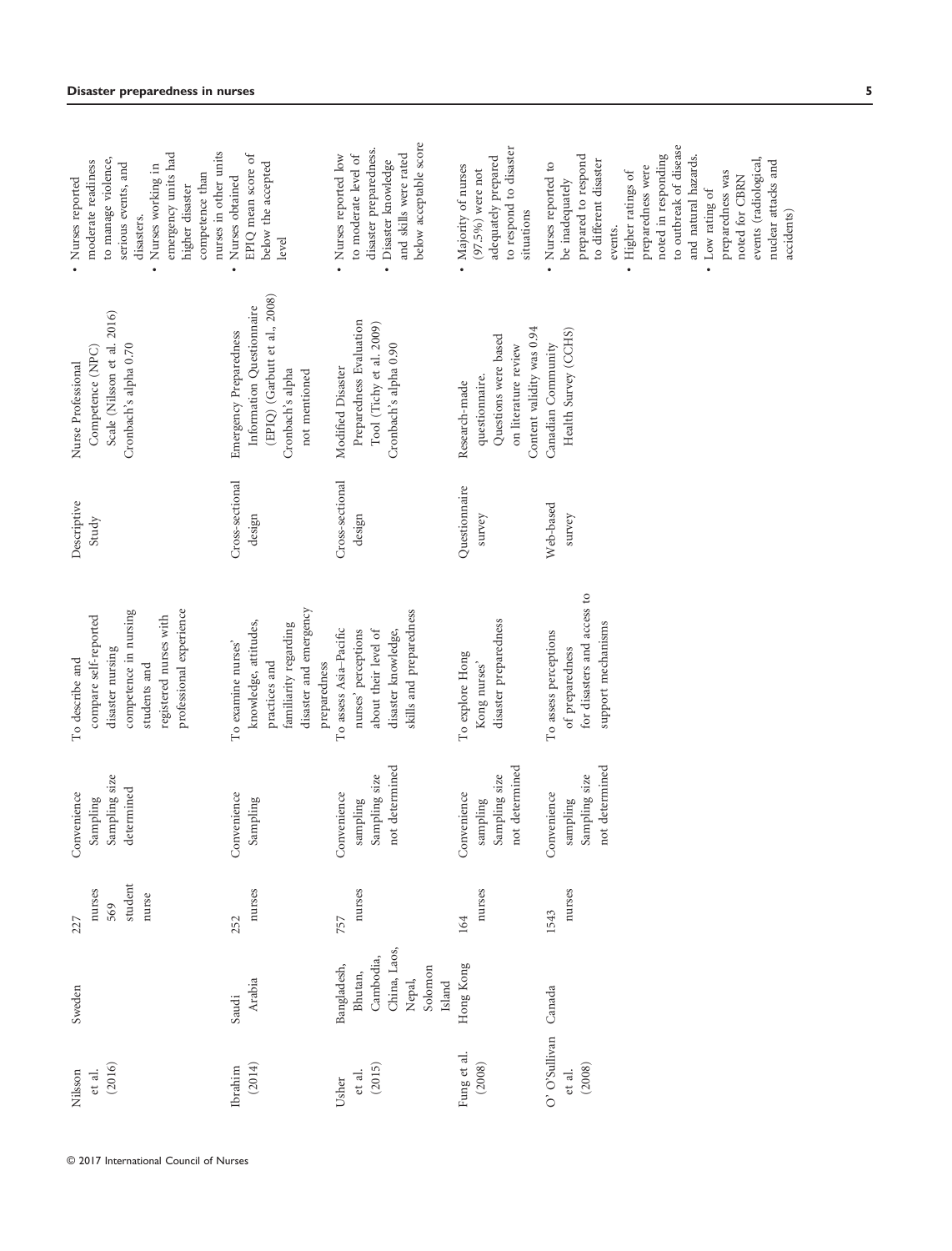| Author                           | Settings    | Samples                           | Sampling<br><b>Method</b>                                          | Research Purpose                                                                                                                          | Research<br>Design              | Instrument                                                                                                                                                       | Major Findings                                                                                                                                                                                                       |
|----------------------------------|-------------|-----------------------------------|--------------------------------------------------------------------|-------------------------------------------------------------------------------------------------------------------------------------------|---------------------------------|------------------------------------------------------------------------------------------------------------------------------------------------------------------|----------------------------------------------------------------------------------------------------------------------------------------------------------------------------------------------------------------------|
| Labrague<br>(2016)<br>et al.     | Philippines | nurses<br>170                     | not computed<br>Sampling size<br>Convenience<br>sampling           | perceived level of<br>Philippine nurses<br>preparedness in<br>To examine the                                                              | cross-sectional<br>Descriptive, | (Fung et al. 2008)<br>Modified Disaster<br>Questionnaire<br>Preparedness                                                                                         | are not fully prepared<br>reported that they<br>Three fourths of<br>nurses (80%)<br>for disasters                                                                                                                    |
| Goodhue<br>(2012)<br>et al.      | USA         | paediatric<br>nurses<br>2627      | not computed<br>Sampling size<br><b>Convenience</b><br>sampling    | in the event of a disaster<br>reporting to work<br>To examine factors<br>paediatric nurse<br>associated with                              | Survey approach                 | (Chokshi et al., 2008)<br>Personal Preparation<br>Survey (PNP)                                                                                                   | for disaster situations<br>Majority of nurses<br>in general: natural<br>not fully prepared<br>$(93.2\%)$ reported<br>biological attack<br>disasters $(92\%)$ ,<br>terrorist attack<br>$(98.9\%)$ , and<br>$(98.5\%)$ |
| (2013)<br>Whetzel<br>et al.      | USA         | nurses<br>177                     | Sample size not<br>Convenience<br>computed<br>sampling             | role in a disaster and their<br>perceived susceptibility<br>perception of their<br>To assess nurse's<br>to a disaster                     | Descriptive<br>survey           | of 56 questions. Questions<br>were developed based on<br>questionnaire consisting<br>Researcher-made survey<br>literature review<br>an extensive                 | they are not personally<br>nurses reported that<br>prepared to care for<br>Less than 40% of<br>patients during<br>disaster events<br>$\bullet$                                                                       |
| Al Khalaileh<br>(2012)<br>et al. | Jordan      | nurses<br>474                     | not computed<br>Sample size<br><b>Convenience</b><br>sampling<br>◡ | and preparedness<br>To assess Jordanian<br>RNs' perceptions<br>knowledge, skills,<br>regarding their<br>management<br>for disaster        | Cross-sectional<br>study        | Evaluation Tool (DPET)<br>Cronbach's alpha is 0.91<br>Disaster Preparedness<br>(Tichy et al. 2009)                                                               | response to biological<br>considers themselves<br>and chemical attacks<br>moderately prepare<br>Majority of nurses<br>preparedness were<br>seen in relation to<br>having low to<br>Low levels of<br>for disasters.   |
| Putra et al.<br>(2011)           | Indonesia   | nurses<br>public<br>health<br>252 | random sampling<br>proportionate<br>Stratified                     | ability to practice of nurses in<br>nursing situations<br>Aceh to deal with<br>level of perceived<br>To determine the<br>disaster-related | Cross-sectional<br>design       | Disaster Management<br>Perceived Ability to<br>Public Health Nurse's<br>Practice regarding<br>(PHNPP-DMQ)<br>Cronbach's alpha<br>Questionnaire<br>ranged is 0.92 | readiness to practice<br>regarding disaster<br>preparedness and<br>management was<br>Nurses' level of<br>moderate                                                                                                    |

© 2017 International Council of Nurses

Table 1 Continued

Table 1 Continued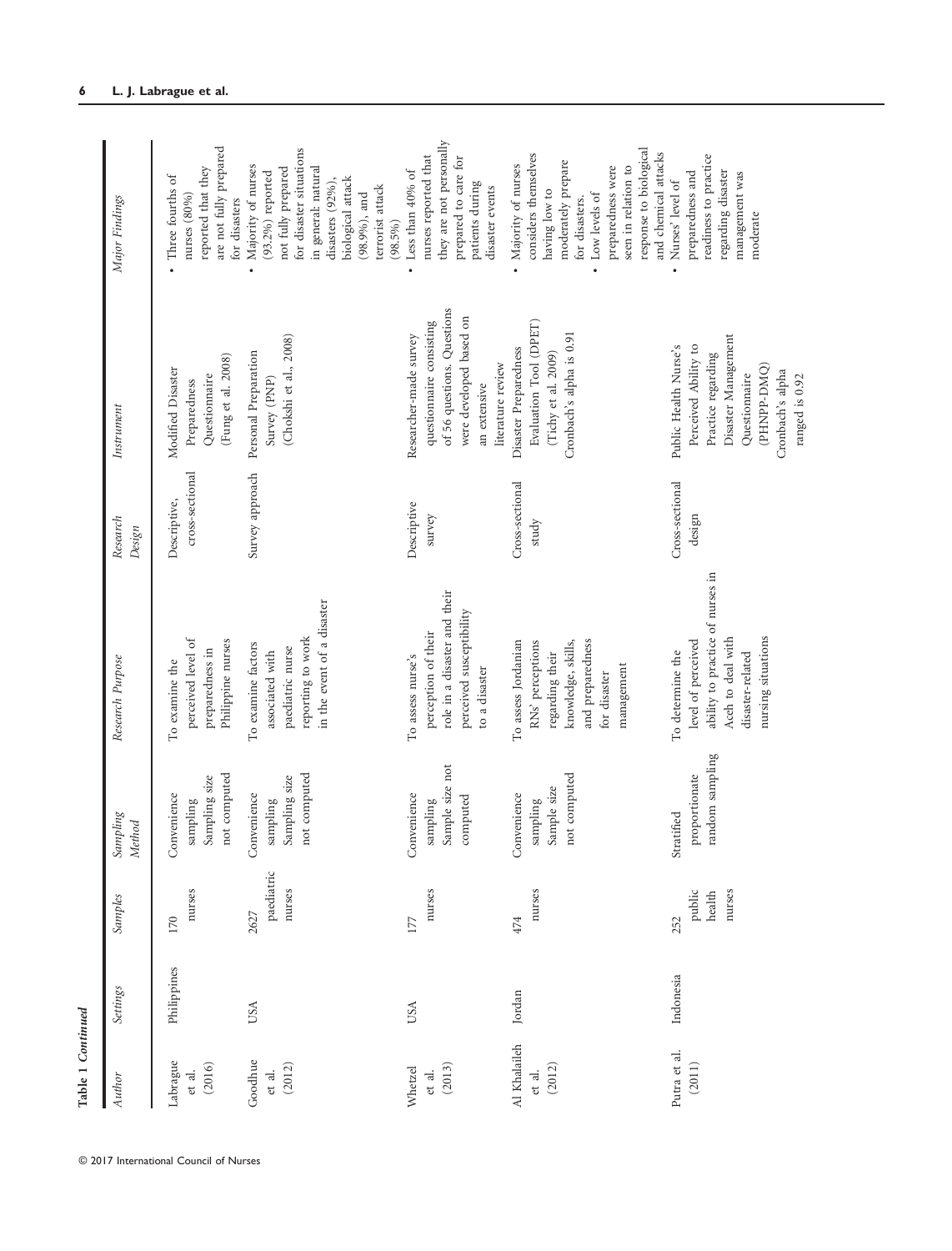| Al Thobaity<br>(2015)<br>et al.<br>(2016)<br>Öztekin<br>et al. | Arabia<br>Saudi<br>Japan | hospitals<br>nurses<br>nurses<br>$\rm SiX$<br>429<br>902 | size computed<br>Convenience<br>Convenience<br>Sampling<br>sampling<br>sampling | nurses and to identify<br>disaster management<br>their knowledge and<br>To evaluated disaster<br>knowledge among<br>this study was to<br>skills regarding<br>the sources of<br>The objective of                                     | Cross-sectional<br>Descriptive<br>research<br>design<br>survey | Evaluation Tool (DPET)<br>Cronbach's alpha is 0.90<br>Disaster preparedness<br>Disaster preparedness<br>(Tichy et al. 2009)<br>Evaluation | preparedness, response<br>perceived themselves<br>score of 4.16 out of<br>disasters with mean<br>· In general, nurses<br>Mean scores for<br>possible mean<br>as moderately<br>prepared for<br>score of 5     |
|----------------------------------------------------------------|--------------------------|----------------------------------------------------------|---------------------------------------------------------------------------------|-------------------------------------------------------------------------------------------------------------------------------------------------------------------------------------------------------------------------------------|----------------------------------------------------------------|-------------------------------------------------------------------------------------------------------------------------------------------|--------------------------------------------------------------------------------------------------------------------------------------------------------------------------------------------------------------|
|                                                                |                          |                                                          | size not done<br>Sampling                                                       | explore nurses' perceptions<br>a quantitative approach<br>how they acquired<br>preparation using<br>and preparedness<br>knowledge, skills<br>for disasters and<br>their knowledge<br>regarding their<br>about disaster              |                                                                | Cronbach's alpha is 0.90<br>(Tichy et al. 2009)<br>${\rm Tool}$ $({\rm DPET})$                                                            | disaster preparedness<br>evaluation all scored<br>below normal on<br>suggesting poor<br>6-point Likert<br>abilities, and                                                                                     |
| et al.<br>(2016)<br>Tzeng                                      | Taiwan                   | nurses<br>311                                            | not determined<br>Sampling size<br>Convenience<br>sampling                      | The aim of this study was to<br>factors influencing their<br>nurses for a disaster<br>perceived readiness<br>and to identify the<br>response outside<br>report for work<br>environment<br>explore the<br>he hospital<br>of hospital | Cross-sectional<br>study                                       | Cronbach's alpha is 0.96<br>consisting of 42 items<br>Researcher-made<br>instrument                                                       | management indicate<br>emergency response,<br>disaster responses<br>• Mean item scores<br>self-protection,<br>readiness for<br>self-reported<br>preparation,<br>for personal<br>low level of<br>and clinical |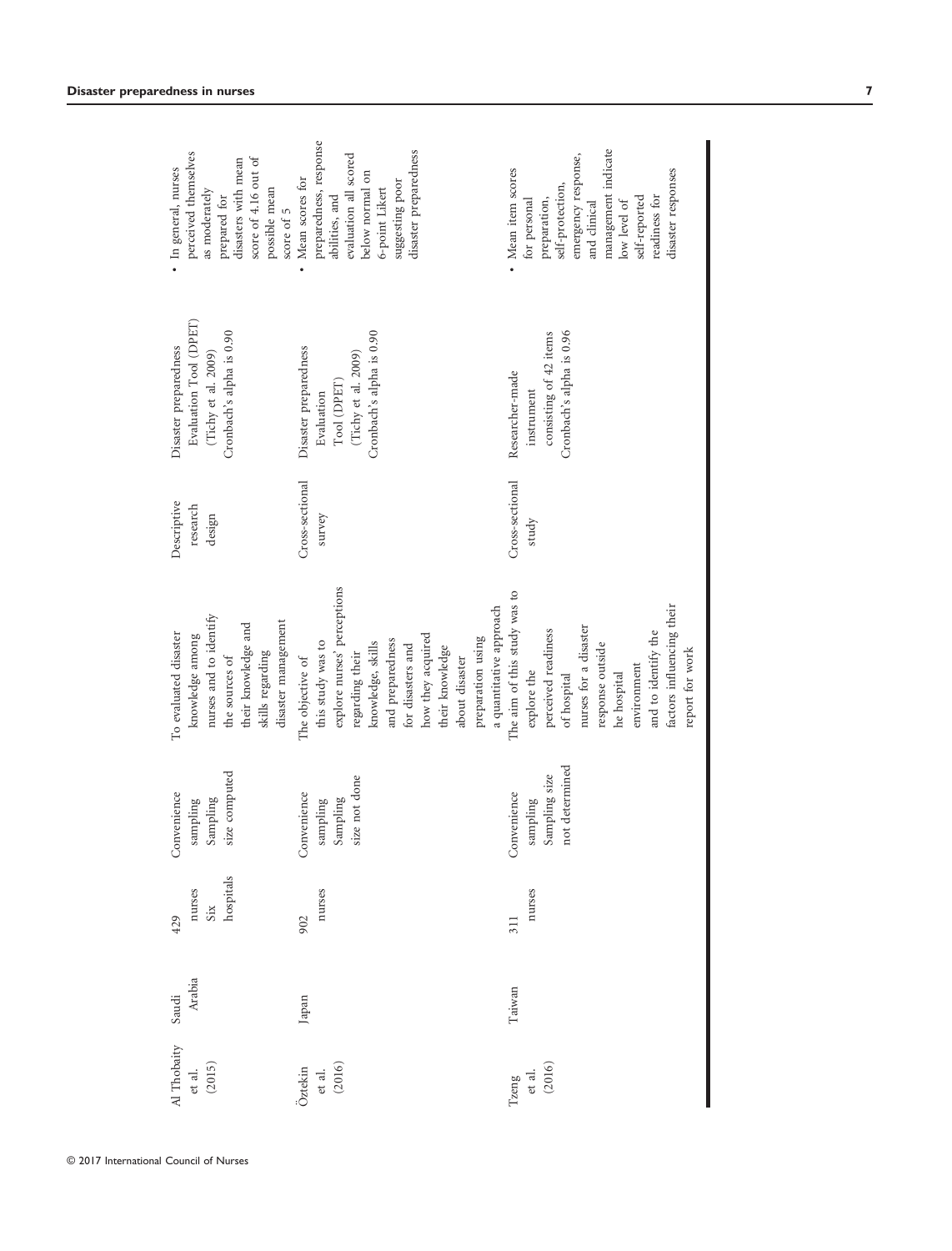remainder originated from Australia (Duong 2009), Canada (O'Sullivan et al. 2008), Hong Kong (Fung et al. 2008), Indonesia (Putra et al. 2011), Japan (Öztekin et al. 2016), Jordan (Al Khalaileh et al. 2012), Saudi Arabia (Al Thobaity et al. 2015; Ibrahim 2014), Sweden (Nilsson et al. 2016), Taiwan (Tzeng et al. 2016) and the Philippines (Labrague et al. 2016). One study was conducted in multiple countries including Bangladesh, Bhutan, Cambodia, Laos, Nepal and Solomon Islands (Usher et al. 2015).

All of the studies reviewed utilized cross-sectional research design using a survey approach with questionnaires. Sample sizes ranged from 164 to 2627 nurses. Although all nurses, the study participants varied widely in terms of the specialty area they originated from. Different practice areas included medical, surgical, paediatric, psychiatric, operating room, critical care units, and accident and emergency units.

The tools used by researchers to measure preparedness of nurses varied greatly. Four studies used the Disaster Preparedness Evaluation Tool (DPET) to determine the level of disaster preparedness of nurses (Al Khalaileh et al. 2012; Al Thobaity et al. 2015; Öztekin et al. 2016; Usher et al. 2015). This tool consists of 68 items which measures nurses' readiness for disaster response and management. Another validated tool used by researchers is the Emergency Preparedness Information Questionnaire (EPIQ), which was used by three authors (Baack & Alfred 2013; Hodge et al. 2015; Ibrahim 2014). The tool was designed to capture nurses' familiarity to and preparedness for disasters. Other tools included the Disaster Preparedness Questionnaire, a 26-item instrument developed to evaluate nurses' preparedness for disasters (Labrague et al. 2016), the Personal Preparation Survey, a 27-item questionnaire consisting of Likert scale questions related to disaster preparedness (Goodhue et al. 2012) and the Nurse Professional Competence scale, which is an 88-item scale that assesses disaster nursing competence (Nilsson et al. 2016). The majority of researchers, however, used a self-designed questionnaire tool (Duong 2009; Fung et al. 2008; Jacobson et al. 2010; Putra et al. 2011; Tzeng et al. 2016; Whetzel et al. 2013). These tools varied in length and measured education, training, preparedness, knowledge and awareness.

## Reported level of disaster preparedness among nurses

Despite the use of varying scales to measure disaster preparedness in nurses, a common finding among the reviewed literature is that nurses are inadequately prepared for disaster response. All studies reported that nurses had a low to moderate level of preparedness (Al Khalaileh et al. 2012; Al Thobaity et al. 2015; Baack & Alfred 2013; Duong 2009; Fung et al. 2008; Goodhue et al. 2012; Hodge et al. 2015; Ibrahim 2014;

Jacobson et al. 2010; Labrague et al. 2016; Nilsson et al. 2016; O'Sullivan et al. 2008; Öztekin et al. 2016; Putra et al. 2011; Tzeng et al. 2016; Usher et al. 2015; Whetzel et al. 2013).

Labrague et al. (2016) explored the perceived level of disaster preparedness among staff nurses in the Philippines. The study found that approximately 80% ( $n = 136$ ) of nurses recognized they were not sufficiently prepared and were not confident in responding effectively to any disasters. Less than one quarter of nurses ( $n = 34$ ) in the study considered themselves to be fully prepared to respond to a disaster. Nilsson et al. (2016) measured self-reported disaster preparedness among registered nurses in Sweden. A mean score of 69.77 out of a possible score of 100 was obtained suggesting that nurses were moderately prepared to manage emergencies and disaster events. Öztekin et al. (2016) explored disaster preparedness among staff nurses in Japan. The study reported low mean scores for disaster readiness, disaster response and disaster evaluation, suggesting nurses were not adequately prepared to respond to disaster events. Tzeng et al. (2016) who explored disaster preparedness in Taiwanese nurses also revealed low mean scores among nurses in relation to personal preparedness, self-protection, emergency response and clinical management of disasters. These results indicate a low level of selfreported readiness for disaster response. Interesting to note is that higher levels of disaster readiness were reported in relation to clinical management, while lower scores were reported in relation to the self-protection domain.

In two separate studies conducted in Saudi Arabia to assess knowledge on disasters among nurses working there, nurses perceived themselves to be moderately prepared for disaster events (Al Thobaity et al. 2015; Ibrahim 2014). Usher et al. (2015) explored disaster preparedness, knowledge and skills of nurses in a number of Asian-Pacific countries and reported that nurses in Bangladesh and Laos felt unprepared to treat disaster victims without the presence of the physician, while nurses in Cambodia and Solomon Islands felt unprepared to perform assessments related to biological and chemical agents. Similarly, Hodge et al. (2015) explored readiness of nurses in the United States to respond with disastrous events. Nearly half of nurses (44.6%) rated themselves as unprepared for any disasters.

Baack & Alfred (2013) assessed disaster preparedness in 620 staff nurses in the United States. The study found that nurses obtained a mean score of 90 out of possible score of 205 on the EPIQ suggesting a suboptimal competence in responding to disaster events. A study conducted by Whetzel et al. (2013) examined individual emergency and disaster preparedness in emergency nurses in the United States using a self-designed survey questionnaire. The questionnaire was designed based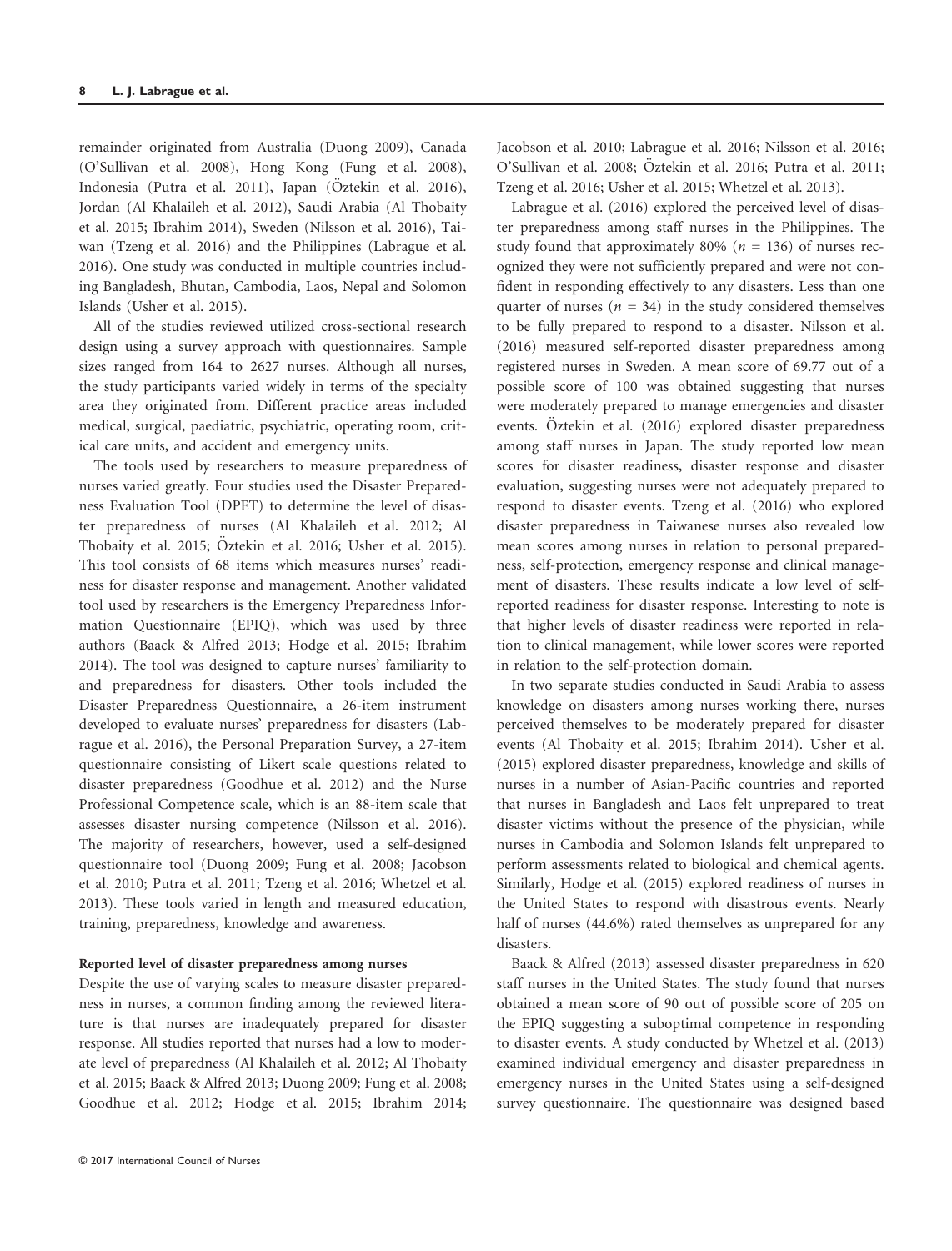on a review of literature and clinical expertise. Nurses were asked to rate the extent to which they were prepared when disaster occurs. Less than 50% ( $n = 79$ ) of the respondents indicated they were fully prepared to provide direct patient care during disaster situations.

Al Khalaileh et al. (2012) explored preparedness of nurses in Jordan and found that around 65% of nurses rated their state of disaster preparedness as low or poor. Specifically, these nurses rated themselves as inadequately prepared in areas of disaster response such as conducting comprehensive health assessments relative to chemical and biological agents as well as undertaking organizational logistics and roles. Goodhue et al. (2012) who explored disaster preparedness among paediatric nurses in United States revealed that more than 90% ( $n = 641$ ) of the participants in their study felt unprepared to respond either to man-made or natural disasters. Jacobson et al. (2010) explored disaster preparedness among rural nurses and found that  $60\%$  ( $n = 546$ ) of nurses in their study reported that they are not adequately prepared to participate in disaster response and are not ready to care for disaster victims.

In Indonesia, Putra et al. (2011) explored readiness for disasters in a group of public health nurses. The study found that nurses displayed a moderate level of readiness for disaster response specifically in areas related to identifying disaster prone/risk areas, recognizing command structure during disaster and reporting. Duong (2009) explored disaster knowledge and awareness among emergency nurses in Australia. The study concluded that nearly half (45%) of nurses in perceived themselves to be poorly prepared for disasters. Fung et al. (2008) who explored disaster preparedness among registered nurses in Hong Kong reported that a large proportion ( $n = 159$ ) of the participants in their study stated that they are ill-prepared to respond when a disasters strikes with only 3% ( $n = 5$ ) expressing confidence in their own personal preparedness. O'Sullivan et al. (2008) assessed Canadian nurses' perceptions of disaster preparedness. Nurses Respondents were asked to indicate in a 4-point Likert scale their preparedness to natural disaster, nuclear attack, chemical weapons attack, disease outbreak and radiological attack. Low preparedness was observed predominately in relation to chemical, biological, radiological and nuclear (CBRN) events with higher levels of preparedness reported in relation to responding to infectious disease outbreak. Overall, the authors concluded that participants were inadequately prepared to respond to disaster situations.

#### Previous disaster response experience

Six studies associated previous disaster response experience with a higher perceived level of disaster preparedness (Al Thobaity et al. 2015; Baack & Alfred 2013; Nilsson et al. 2016; O'Sullivan et al. 2008; Tzeng et al. 2016; Usher et al. 2015). For example, Baack & Alfred (2013) reported that nurses' previous experience with major disasters influenced their perceived competence in disaster preparedness. This is consistent with findings of O'Sullivan et al. (2008) who found that nurses' with previous exposure to infectious disease outbreaks including the 2009 Severe Acute Respiratory Syndrome (SARS) had a higher perception of disaster preparedness. Al Thobaity et al. (2015) reported that a quarter of the nurses in their study attributed the main source of disaster knowledge and skills to previous involvement in actual disaster events and Tzeng et al. (2016) reported that previous disaster response experiences, disaster-related training and military experiences predicted a higher level of personal disaster preparedness in nurses. This aligns with a finding by Usher et al. (2015) that advanced age, disaster education and training and previous disaster involvement was a predictor for increased disaster competence and preparedness in nurses. In one study, nurses who had experience working in emergency units reported higher readiness for disasters (Nilsson et al. 2016). This finding was attributed by the author to nurses' previous experience of handling emergency and disaster victims.

#### The role of disaster training or courses

Five studies highlighted the role of disaster-related training as an effective way in which nurses can enhance their disaster knowledge and skills (Al Thobaity et al. 2015; Fung et al. 2008; Labrague et al. 2016; Öztekin et al. 2016; Tzeng et al. 2016). For example, Tzeng et al. (2016) found that nurses who had previously undertaken disaster training reported higher personal preparedness for disaster response. Similarly, the majority of respondents in a study by Al Thobaity et al. (2015) reported that most of their disaster management knowledge and skills where acquired from actual drills and disaster trainings. These findings align with Öztekin et al. (2016) who revealed that regular disaster or emergency drills were helpful in preparing nurses to respond to disasters. In separate studies conducted in the Philippines (Labrague et al. 2016) and Hong Kong (Fung et al. 2008), nurses identified first aid training, field triage, advanced basic life support and infection control as training needs that are essential in preparing nurses for disaster response. In addition, real-time exercises, desk top exercises, pre-hospital life support and practice drills and scenarios were also cited as necessary experiences to adequately prepare nurses to respond to disaster situations (Duong 2009; Labrague et al. 2016). In one study, nurses expressed preference for an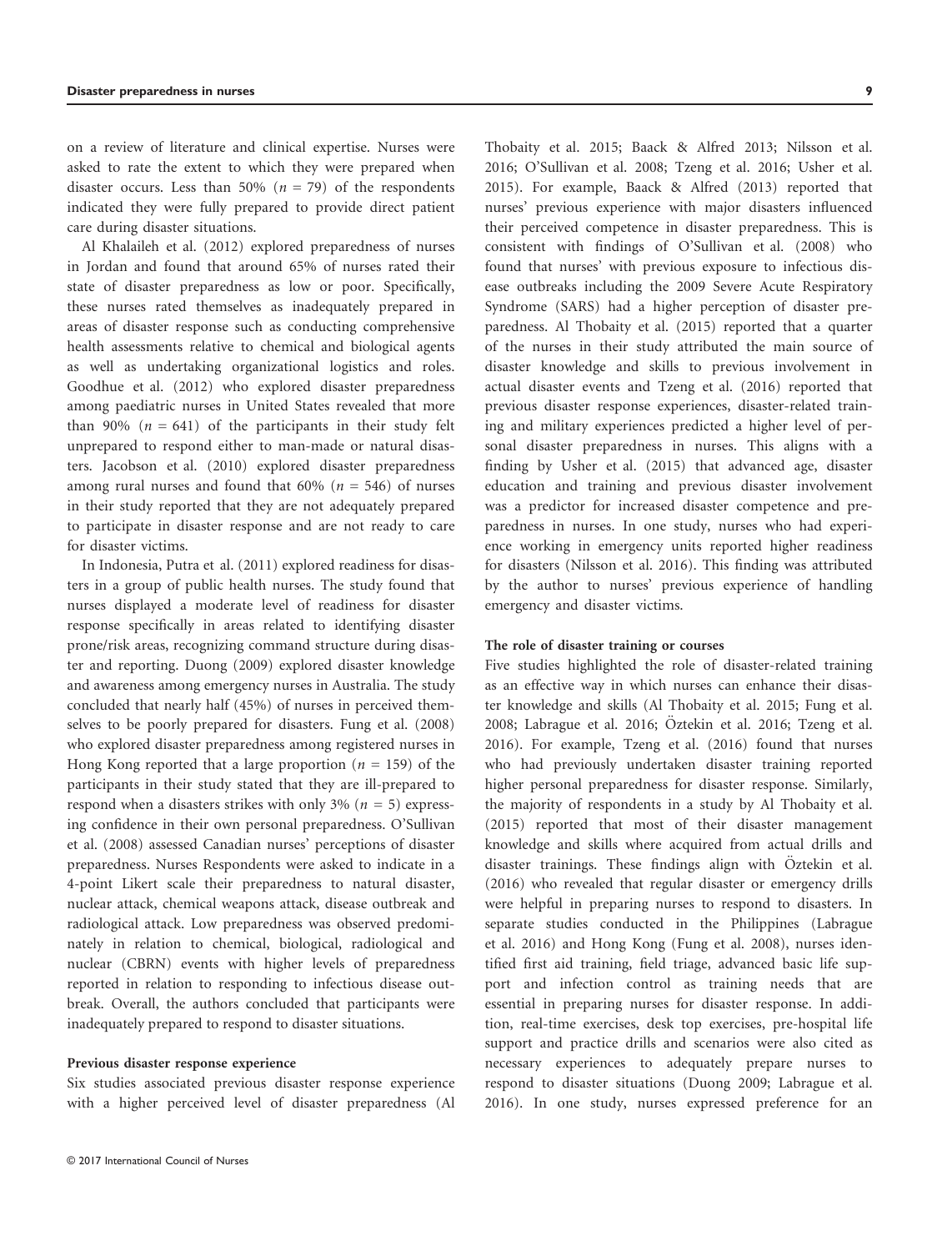instructor led, small group disaster workshop online (Jacobson et al. 2010).

## Awareness of and execution of workplace disaster plans

Seven studies discussed nurses' awareness of their workplace disaster protocols or plans as a factor in disaster preparedness (Al Khalaileh et al. 2012; Duong 2009; Fung et al. 2008; Ibrahim 2014; Labrague et al. 2016; Öztekin et al. 2016; Whetzel et al. 2013). The majority of nurses in five studies (Duong 2009; Fung et al. 2008; Ibrahim 2014; Öztekin et al. 2016; Whetzel et al. 2013) reported an awareness of the existence of a disaster management protocol in their workplace. However, in spite of their awareness, one quarter of nurses in the Whetzel et al. (2013) study had not read the plan and 10%  $(n = 17)$  did not know how to locate the plan. In other studies, 42% ( $n = 72$ ) of participants stated they were aware a plan existed (Labrague et al. 2016) and 80%  $(n = 379)$  of nurses in Al Khalaileh et al. (2012) study were not confident in executing the plan or protocol. Similarly, less than 50%  $(n = 685)$  of Canadian nurses indicated their workplace has a formal emergency plan and most of the respondents were uncertain regarding the existence of adequate institutional policies and programs for large-scale disasters (O'Sullivan et al. 2008). In Saudi Arabia, 39.2% ( $n = 99$ ) of nurses did not know whether their hospital disaster plan is periodically updated (Ibrahim 2014). Nearly half (46%) of nurses in Duong's study stated they have not read their hospital plan.

# Strategies to enhance disaster preparedness

Several recommendations aimed at enhancing preparedness in nurses were put forward in the literature. Both Labrague et al. (2016) and Baack & Alfred (2013) suggested offering nurses opportunities to participate in disaster training and actual drills to improve their confidence and familiarity in responding to disasters. Other authors recommended improving disaster preparedness for multiple disaster scenarios, especially for attack scenarios through extensive trainings and drills, and offering in-house nursing education to meet nurses' need for disaster preparedness (Duong 2009; O'Sullivan et al. 2008;  $Ö$ ztekin et al. 2016). Involvement in institutions' disaster planning was suggested by Goodhue et al. (2012) along with the provision of all-hazards disaster training opportunities for all nurses. Alternatively, Nilsson et al. (2016) and Ibrahim (2014) suggested providing nurses with disaster exercises based on realistic threats and simulation as a way of enhancing their disaster competence and readiness. Hodge et al. (2015) suggested the development of an emergency preparedness course for nurses that includes self-study modules built upon essential disaster competencies.

# **Discussion**

The most significant finding from this review is that nurses are ill-prepared for disaster response. When this finding is considered in relation to the fact that most of the research originated from Asian countries (Al Khalaileh et al. 2012; Al Thobaity et al. 2015; Fung et al. 2008; Ibrahim 2014; Labrague et al. 2016; Öztekin et al. 2016; Putra et al. 2011; Tzeng et al. 2016; Usher et al. 2015), which have the highest reported incidences of disaster events, this emphasizes the need for further research originating from other countries and nursing populations with less experience with disaster response. A disaster can potentially occur anywhere at any time in any community. Nurses therefore need to be prepared to respond so that negative consequences on the affected population can be mitigated. A wider cross section of research that explores nursing preparedness worldwide could better inform nurses' preparedness for disasters.

While the literature reports that there is a general lack of disaster awareness among nurses, this is largely perceptionbased and does not necessarily rely on objective data. Many of the tools that were used to determine preparedness were based on nurses self-reporting their perceptions of preparedness. This highlights the need for more research that explores what factors predict low preparedness for actual disaster response.

Consideration of the methodology used throughout the reviewed literature emphasizes the necessity for a more rigorous approach to research that explores nursing preparedness for disaster response. Major variability was noted in the instruments used for data collection. Only four studies used a validated tool that specifically aimed to measure disaster preparedness in nurses, the Disaster Preparedness Evaluation Tool (DPET; Al Khalaileh et al. 2012; Al Thobaity et al. 2015;  $O$ ztekin et al. 2016; Usher et al. 2015). The DPET, which was developed by Tichy et al. (2009), is designed to capture nurses' disaster knowledge, skills and disaster management and response. Other instruments used were not specific to assessing disaster preparedness in nurses. Variability was also noted in the content and structure of the instruments. In most studies reviewed, disaster preparedness in nurses was explored through the use of a single item/question only. According to Slepski (2005), disaster preparedness consists of competencies (disaster knowledge and skills) that are required to respond effectively to disaster events. This raises the question as to whether a single item/question is sufficient enough to capture nurses' preparedness levels. Certainly, this raises some concern and doubts on the preciseness of nurses' responses.

Only four studies (Al Thobaity et al. 2015; Baack & Alfred 2013; Nilsson et al. 2016; Putra et al. 2011) conducted a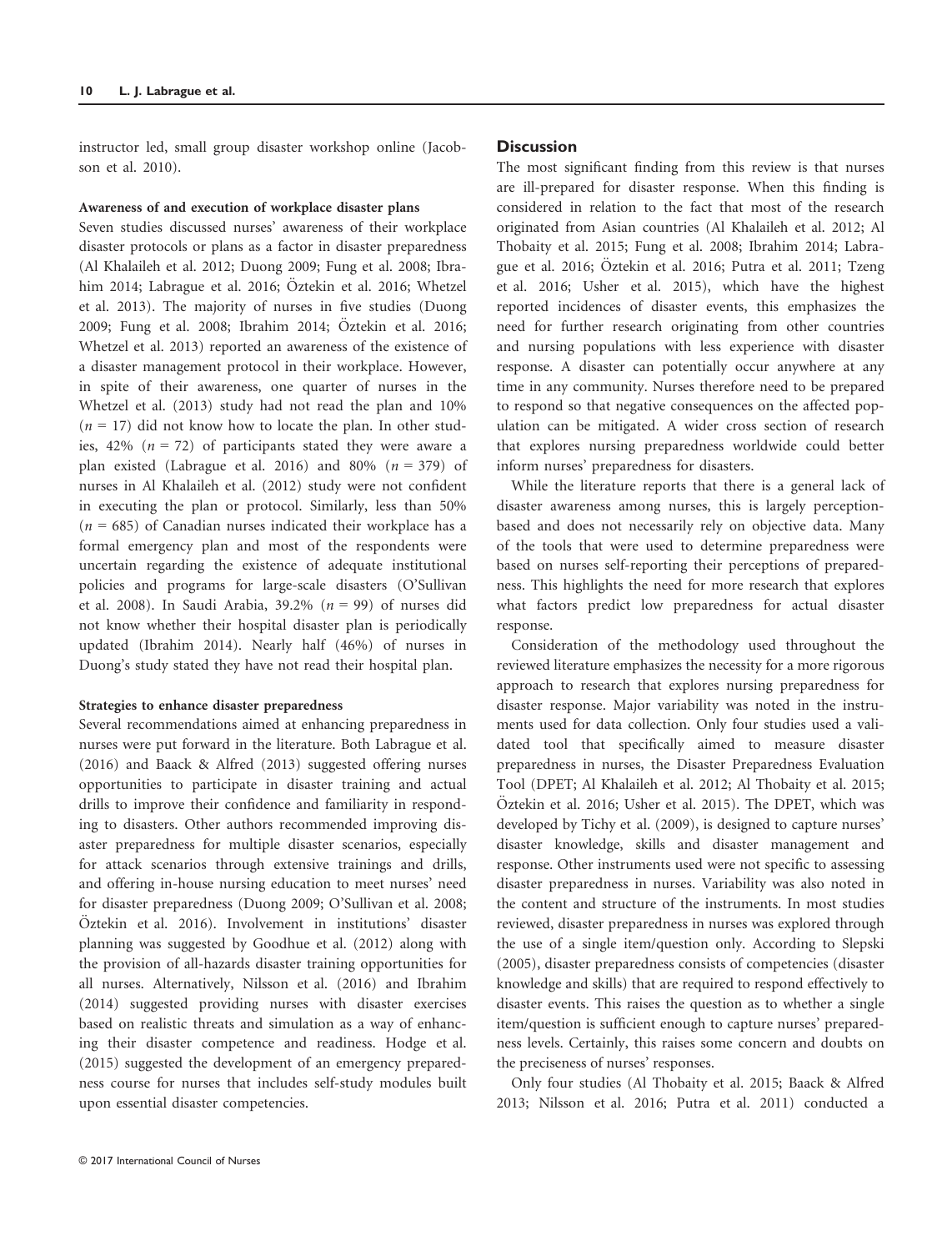power analysis to determine the sample size. Moreover, only one study utilized rigorous sampling (Putra et al. 2011), while the remaining studies used convenience sampling (Al Khalaileh et al. 2012; Al Thobaity et al. 2015; Baack & Alfred 2013; Duong 2009; Goodhue et al. 2012; Ibrahim 2014; Nilsson et al. 2016; O'Sullivan et al. 2008; Öztekin et al. 2016; Putra et al. 2011; Usher et al. 2015). The utilization of convenience sampling may have influenced the generalizability of the findings. A rigorous sampling method may yield different results. Future studies should be conducted utilizing a rigorous sampling method with a large enough sample size to make the results applicable and transferable to other settings.

It is difficult to independently generalize the findings from the majority of the studies because eight of the studies used samples from one location or hospital. This limits the findings of each study to one homogenous culture. While the findings may not individually be transferable across populations, considered as a whole, the findings of all the studies generally support each other in recognition of the fact that nurses across different cultures and regions feel generally under-prepared for disaster response. Again, a wider cross section of studies might further support this finding.

Despite the methodological challenges identified in this review, it was clearly evident from these studies that nurses are feeling generally unprepared and insecure in responding effectively to disasters. This is reflected in findings from other studies that explore nurses' experiences of disaster response (Arbon et al. 2006; Corrigan & Samrasinghe 2012; Hammad et al. 2012). The preparation of nurses for disaster response is considered an ethical and humanitarian requirement (Turale 2014). Nurses, as the largest healthcare workforce group have a major role in disaster response and should therefore have a basic understanding of disaster science and be equipped with competencies to better support their response to disaster situations (Tichy et al. 2009; Turale 2014). These findings therefore challenge nursing educators and hospital administrators to bridge the gap between disaster knowledge and skills into preparedness.

Another finding of this review was that previous disaster response experience to actual disaster events and having disaster-related training and exercises is seen as important in preparing nurses for disasters. However, it is not clear from the reviewed research what type of disaster-related training is effective in adequately preparing nurses. Nevertheless, view is supported in other literature that highlights the relevance of adequate education and training relative to disasters in improving individual perceptions of preparedness (Corrigan & Samrasinghe 2012; Hammad et al. 2012).

The present review also demonstrates a lack of awareness in relation to institutional disaster plans. Although many nurse respondents in this review were cognizant of the existence of a workplace disaster protocol/plan, they were unclear of their role and most of them felt incapable regarding execution of the disaster plan. This highlights the need for nurses to be actively involved in all stages of disaster planning, so they can have a better perspective of their roles and responsibilities during disaster events (Achora & Kamanyire 2016).

# Recommendations

The findings of this review contribute to a growing body of knowledge regarding disaster preparedness in nurses and have implications for nursing administration, practice, and academia.

## Implications for nursing policy

Identification of factors that contribute to nurses' lack of preparedness for disaster response such as a lack of awareness of institutional plans as well as the relevance of disaster drills and exercises for increasing preparedness among nurses is critical. These findings place an emphasis on hospitals and other healthcare settings to implement policies to address a lack of preparedness among their employees. Doing so will create a more confident and prepared workforce that will in turn respond more effectively to a disaster.

## Implication to nursing practice

This review also reported that nurses with previous disaster response experience were better prepared for disasters than those without prior experience. This finding highlights the benefit of further research to harness the knowledge gained from nurses who have responded to actual disaster events for the benefit of the nursing profession as a whole. Furthermore, provision of realistic disaster exercises that mimic actual events would be useful to enhance the preparedness of their nursing workforce. Considering the frequency and unpredictability of disasters, periodic disaster-capacity building activities may be essential to adequately prepare nurses to respond and better manage disasters. Such activities may include actual mock drills, exposure to disaster simulations, and participations and attendance in skills trainings such as first aid training, life support training and disaster planning. In agreement with previous authors, providing nurses with simulation activities to improve their disaster competence and readiness maybe an asset (Ibrahim 2014; Nilsson et al. 2016).

# Implication to nursing education

The general lack of disaster preparedness among nurses that emerged from this review highlights the role that nursing educators can play in preparing nurses. Studies have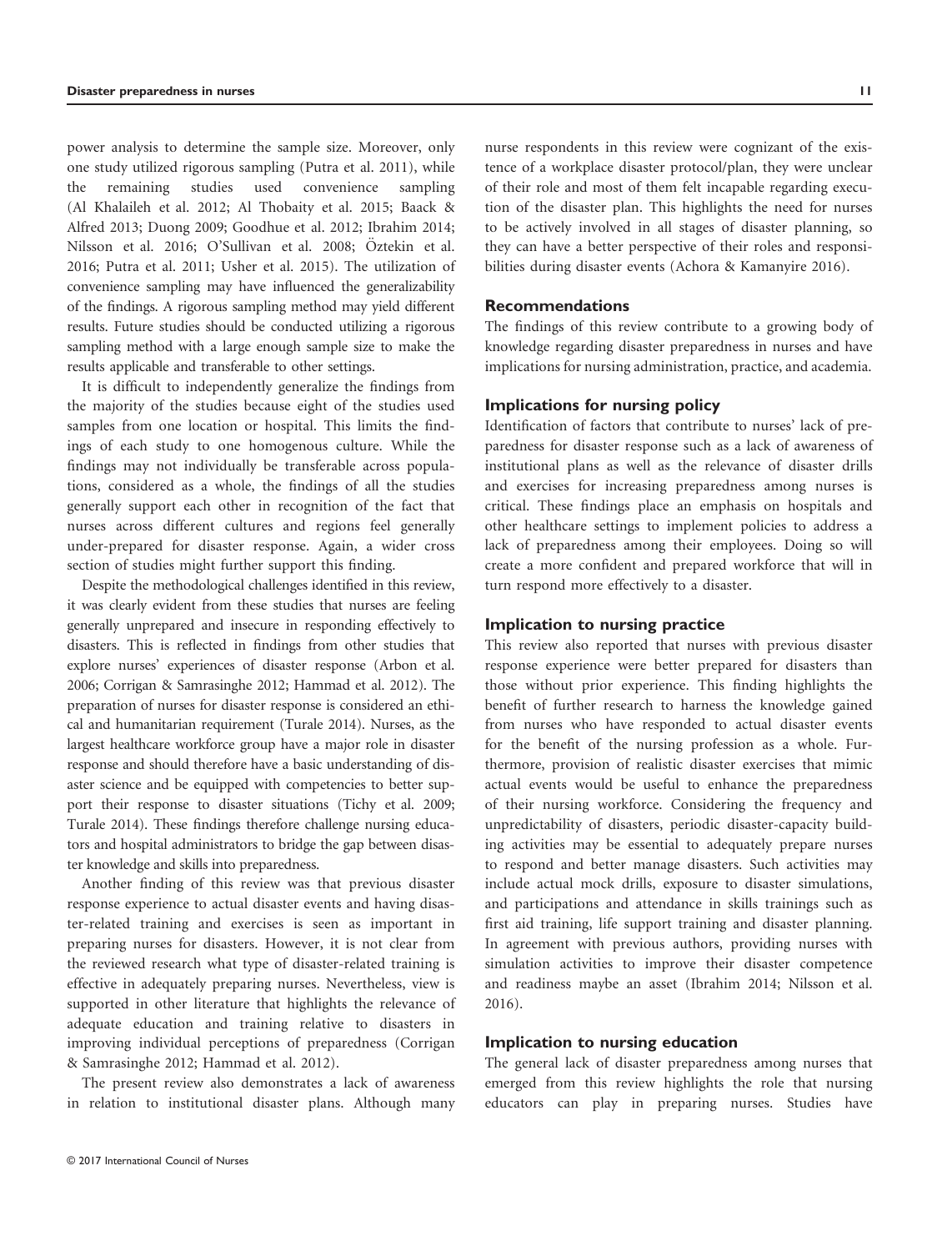demonstrated that nursing curricula has a limited amount of disaster-related content (Ranse et al. 2013a,b; Usher & Mayner 2011). Inclusion of disaster topics into both undergraduate and postgraduate curriculums can have the effect of raising awareness among nurses. This awareness can be taken into nurse's everyday professional life and may support them to seek out further training and preparedness activities.

### Limitations of the study

Although this study was intended to provide foundational knowledge related to our current understanding of disaster preparedness among nurses, one limitation of the review was identified. All of the studies included for review are published in English language. This means that potentially relevant research published in other languages was excluded. Despite this, it is common to publish in English language journals, so it is hoped that the majority of research relevant to the topic has been included.

### Conclusion

It is clear from this systematic review that nurses feel ill-prepared to respond effectively to disasters. Exposure to actual disaster events and provision of disaster-related training and exercises was seen as an effective way to adequately prepare nurses for disaster management and response. The findings of this review offer valuable information for nurse educators, hospital administrators and researchers in supporting nurses to be sufficiently prepared for disaster response. However, there is a need for further research to identify factors that support disaster readiness and preparedness in nurses.

#### Acknowledgement

The authors would like to express their heartfelt thanks to Dr Dolores L. Arteche for her expertise.

## Author contributions

Study design: LL, KH, DM, DG, DF, AC, AO, ML, and EM Data collection: LL, KH, DM, DG, DF, AC, AO, ML and EM Data analysis: LL, DM, DG, DF, AC, EM and ML Study supervision: LL, KH, DM, DG, and AO Manuscript writing: LL, KH, DM, DG, DF, AC, AO, ML and EM

Critical review for important intellectual content: LL, KH, DM, DG, DF, AC, AO, ML and EM

# **References**

Achora, S. & Kamanyire, J.K. (2016) Disaster Preparedness: Need for inclusion in undergraduate nursing education. Sultan Qaboos University Medical Journal, 16 (1), e15.

- Al Khalaileh, M.A., Bond, E. & Alasad, J.A. (2012) Jordanian nurses' perceptions of their preparedness for disaster management. International Emergency Nursing, 20 (1), 14–23.
- Al Thobaity, A., Plummer, V., Innes, K. & Copnell, B. (2015) Perceptions of knowledge of disaster management among military and civilian nurses in Saudi Arabia. Australasian Emergency Nursing Journal, 18 (3), 156–164.
- Arbon, P., et al. (2006) Australian nurses volunteering for the Sumatra-Andaman earthquake and tsunami of 2004: a review of experience and analysis of data collected by the Tsunami Volunteer Hotline. Australasian Emergency Nursing Journal, 9 (4), 171–178.
- Baack, S. & Alfred, D. (2013) Nurses' preparedness and perceived competence in managing disasters. Journal of Nursing Scholarship, 45 (3), 281–287.
- Center for Research on the Epidemiology of Disasters (CRED) (2009) [Online] Available at: [http://www.md.ucl.ac.be/entites/esp/epid/misson/](http://www.md.ucl.ac.be/entites/esp/epid/misson/intro_uk.htm) [intro\\_uk.htm](http://www.md.ucl.ac.be/entites/esp/epid/misson/intro_uk.htm) (accessed 16 December 2009).
- Centre for Reviews and Dissemination (2008) Systematic Reviews: CRD's Guidance for Undertaking Reviews in Health Care. University of York, York.
- Chapman, K. & Arbon, P. (2008) Are nurses ready?: Disaster preparedness in the acute setting. Australasian Emergency Nursing Journal, 11 (3), 135–144.
- Chokshi, N.K., Behar, S., Nager, A.L., Dorey, F. & Upperman, J.S. (2008) Disaster management among pediatric surgeons: preparedness, training and involvement. American journal of disaster medicine, 3 (1), 5–14.
- Corrigan, E. & Samrasinghe, I. (2012) Disaster preparedness in an Australian urban trauma center: staff knowledge and perceptions. Prehospital and Disaster Medicine, 27 (05), 432–438.
- Daily, E., Padgen, P. & Birnbaim, M. (2010) A review of competencies developed for disaster healthcare providers: limitations of current processes and applicability. Prehospital and Disaster Medicine, 25 (5), 387– 395.
- Duong, K. (2009) Disaster education and training of emergency nurses in South Australia. Australasian Emergency Nursing Journal, 12 (3), 86–92.
- Fox, L. & Timm, N. (2008) Paediatric issues in disaster preparedness: meeting the educational needs of nurses—are we there yet? Journal of Paediatric Nursing, 23 (2), 145–152.

Fung, O.W., Loke, A.Y. & Lai, C.K. (2008) Disaster preparedness among Hong Kong nurses. Journal of Advanced Nursing, 62 (6), 698–703.

- Garbutt, S.J., Peltier, J.W. & Fitzpatrick, J.J. (2008) Evaluation of an instrument to measure nurses' familiarity with emergency preparedness. Military medicine, 173 (11), 1073–1077.
- Goodhue, C.J., et al. (2012) Willingness to respond in a disaster: a pediatric nurse practitioner national survey. Journal of Pediatric Health Care, 26 (4), e7–e20.
- Guha-Sapir, D., Hoyois, P. & Below, R. (2015) Annual Disaster Statistical Review 2014: The numbers and trends. Available at: [http://hdl.handle.ne](http://hdl.handle.net/2078.1/171092) [t/2078.1/171092](http://hdl.handle.net/2078.1/171092) (accessed 23 October 2016).
- Hammad, K.S., Arbon, P., Gebbie, K. & Hutton, A. (2012) Nursing in the emergency department (ED) during a disaster: a review of the